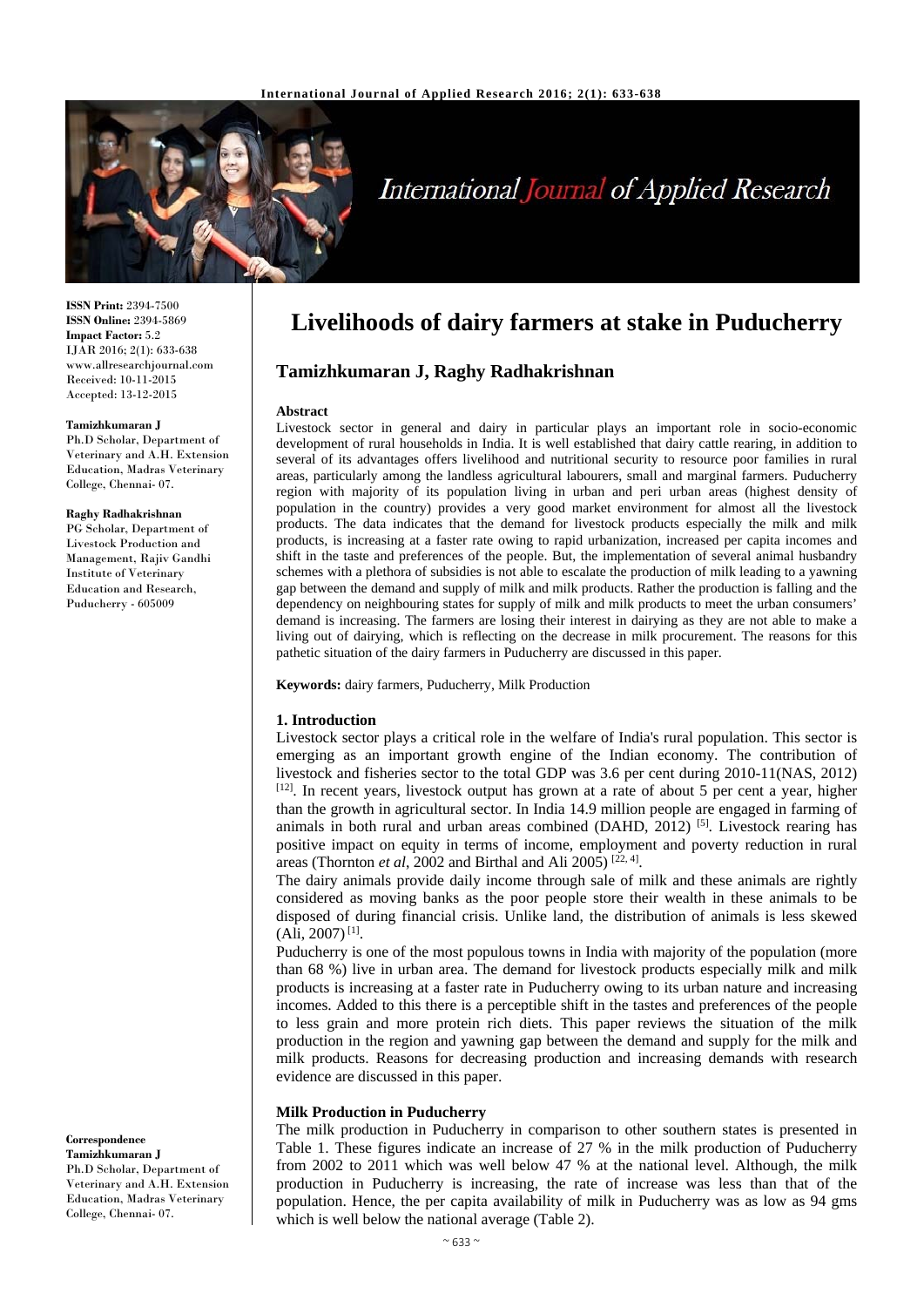Although the reports indicate increase of milk production in several states including Puducherry, it is debatable as the gradual increase in milk production is possible with gradual increase in feed and fodder resources, which are reported to be decreasing over the years.

In addition, with increase in the demand for milk and milk products in several parts of the country, the entry of synthetic milk in to dairy industry is playing havoc with the health of the consumers. Although, it is not known the approximate percentage contribution of synthetic milk in the total milk production of the country, the reports revealed substantial amounts of synthetic milk is getting mixed up with the milk. The sample survey conducted by the Food Safety Standards Authority of India (FSSAI), across the country covering 33 states and UTs clearly indicated that 68.4% of the milk samples were found adulterated with detergent, fat and even urea, besides the age-old dilution with water (TOI, 2012) [23]. The report also revealed that only in Goa and Puducherry 100% of the samples tested conform to required standards. Whereas in West Bengal, Bihar, Chhattisgarh, Jharkhand, Orissa and Mizoram, not a single sample tested met the norms.

| <b>States</b>       | 2002-03<br>(Million<br>tonnes) | 2010-11<br>(million<br>tonnes) | <b>Increase</b><br>In percentage |  |  |
|---------------------|--------------------------------|--------------------------------|----------------------------------|--|--|
| Andhra<br>Pradesh   | 6.58                           | 11.20                          | 70.21                            |  |  |
| Karnataka           | 4.54                           | 5.11                           | 12.50                            |  |  |
| Kerala              | 2.41                           | 2.64                           | 9.54                             |  |  |
| Tamilnadu           | 4.62                           | 6.83                           | 47.80                            |  |  |
| Puducherry          | 0.037                          | 0.047                          | 27.02                            |  |  |
| All India           | 86.15                          | 121.8                          | 41.38                            |  |  |
| Course NDDR<br>2012 |                                |                                |                                  |  |  |

**Source:** NDDB, 2012

**Table 2:** Availability against recommended Quantity of Livestock **Products** 

| <b>Products</b> | Per capita<br>availability<br>Puducherry | Per capita<br>availability<br>All India | <b>ICMR</b><br>recommended |
|-----------------|------------------------------------------|-----------------------------------------|----------------------------|
| Milk            | 94 $g$ / day                             | $281g$ day                              | 250g/day                   |

**Source:** NAS & NDDB &ICMR, 2012

#### **Milk Union losing its monopoly in milk marketing**

Puducherry is one of the few states where the per capita availability of the milk was lower than the recommended level of 250 gm per day. To satisfy the ICMR recommended level, the total requirement of the milk in Puducherry was estimated to be 3.00 lakh kg per day (urban population is 12 lakhs as per the latest census, 2011). This requirement of milk is partially met through three types of marketing system viz. Pondicherry Milk Producers' Union Ltd (PONLAIT), Private dairies and milk vendors. The PONLAIT is the dominant milk collection agency in rural areas, whereas, in urban and peri- urban areas the important milk market system is milker cum vendor, who milks the cow, collects the milk at the doorsteps of the cattle owners and supplies it to urban consumers (Ramkumar and Rao, 2001; Holt and Ramkumar, 2003; Anonymous, 2012) [18, 7, 2].

The PONLAIT has a milk plant with an installed capacity to process about 50,000 lts. Of milk per day. It collects milks through a network of 98 functional Primary Milk Producers' cooperative societies in the villages of Puducherry region.

The PONLAIT had monopoly in milk market till 2003. Studies revealed that other than PONLAIT, there are about 11 private dairies, which are marketing fluid milk in Puducherry (Holt and Ramkumar, 2003, Anonymous, 2012) [7, 2]. Recently WINNER dairy a private agency installed a plant at Madagadipet, 22 km from Puducherry town to process 15,000 litres of fluid milk per day. However, the WINNER dairy collects the milk from Tamil Nadu and supplies it mainly to Puducherry and few districts of Tamil Nadu adjoining to Puducherry region. The significant brand names involved in the marketing of milk in Puducherry are RUSI, HERITAGE, AROKIA, CAVINS, and SUBHIKSHA. The total sale of fluid milk by these private agencies put together is about 70,000 litres per day, and out of which RUSI alone sells 40,000 liters milk per day. Almost all the private dairies procure and process milk in the neighbouring states (Tamil Nadu and Andhra Pradesh) excluding WINNER dairy (RUSI) which has a plant near Puducherry. The share of milk marketed by these private dairies is estimated to be 45 per cent which was 24 percent in 2005 (Natchimuthu *et al.,* 2005) [13]. Rough estimates indicate that PONLAIT's market share has decreased from 48 to 39 per cent and it is likely to come down further. On the contrary the share of private dairies is slowly increasing that is at the cost of PONLAIT.

There is a huge short fall in the milk procurement of PONLAIT, which procures the major portion of the milk produced in the rural areas of Puducherry region (Table 3).

**Table 3:** Average Milk procurement through Dairy Cooperative Societies and outsourcing year wise by PONLAIT

| Year    | DCS/ day ('000 litres) | Outsourcing/day ('000 litres) | <b>No. functional DCS</b> | <b>No. DCS Members</b> |
|---------|------------------------|-------------------------------|---------------------------|------------------------|
| 2000-01 | 48164                  | 210                           | <b>NA</b>                 |                        |
| 2001-02 | 50912                  | $\theta$                      | 91                        | 28736                  |
| 2002-03 | 50045                  | $\theta$                      | 93                        | 28949                  |
| 2003-04 | 52124                  | 3423                          | 96                        | 32000                  |
| 2004-05 | 50237                  | 10064                         | 100                       | 32807                  |
| 2005-06 | 55164                  | 71184                         | 104                       | 34933                  |
| 2006-07 | 56493                  | 81328                         | 101                       | 36078                  |
| 2007-08 | 53087                  | 90460                         | 101                       | 36619                  |
| 2008-09 | 60175                  | 85601                         | 101                       | 39370                  |
| 2009-10 | 45104                  | 89157                         | 101                       | 36213                  |
| 2010-11 | 33983                  | 54764                         | 102                       | 37595                  |
| 2011-12 | 29448                  | 73225                         | <b>NA</b>                 |                        |

**Source:** PONLAIT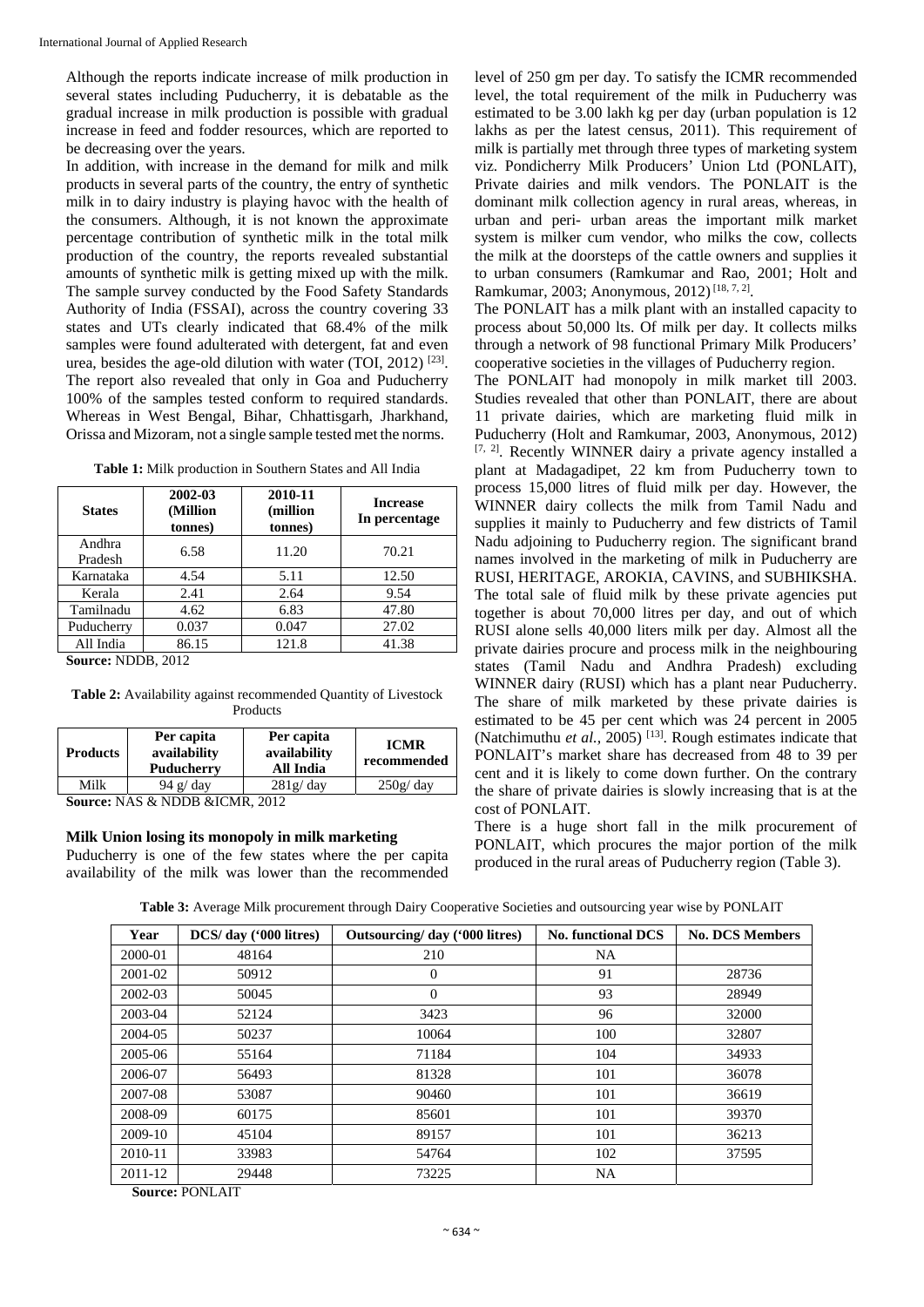In the last decade the milk procurement showed an increasing trend from 48,164 litres in 2000 to 60,175 litres in 2008 which drastically decreased to just 29,448 litres in 2011. This decrease in quantum of milk procured by PONLAIT could be because of decrease in milk production or increase in milk consumption by the milk producers or operation of other procurement agencies in the villages. But the fact remains, there was no competitor for PONLAIT in procurement of milk nor there increase in the milk consumption. The milk consumption almost remained stagnant among the milk producers in Puducherry. Hence, the drastic fall in milk procurement by PONLAIT was attributed to decrease in milk production which was in turn due to unattractive milk procurement prices.

As the procurement through DCSs is declining, PONLAIT is meeting the demand through bulk purchase (outsourcing) of milk from the neighbouring states viz. Tamil Nadu, Karnataka and Andhra Pradesh. The figures in Table 3 clearly indicate the gradual decrease in milk procurement through DCSs and gradual increase in outsourcing of milk. On an average 77, 959 litres of milk is being outsourced daily from the neighbouring states in the last 7 years and that too at a much higher price than what it pays to its own member producers of DCSs adding to the woes of the dairy farmers in the region. To fill the gap in the demand and supply a number of private dairies such as Rusi, Heritage, Hutsan, Subhiksha, Cavins, Gowardhan, Aavin in addition to AMUL are operating in Puducherry. However, all these organizations collect milk from Tamil Nadu, Andhra Pradesh and Karnataka but not from Puducherry region.

The figures in Table 4 clearly indicate the increase in the sale of various milk products in Puducherry by PONLAIT. This market potential is not helping the milk producers' which is an irony in Puducherry. The states like Karnataka where the sellers' margin is very low is registering a steady increase in milk production and hence able to produce surplus milk and supply it to PONLAIT regularly.

|           | <b>Milk</b>                        | Cow  |       | <b>Flavoured</b> |         | <b>Butter</b> |               | <b>Sweet</b>   | <b>Ice</b>   |
|-----------|------------------------------------|------|-------|------------------|---------|---------------|---------------|----------------|--------------|
| Year      |                                    | Ghee | Khoa  | <b>Milk</b>      | Curd    | <b>Milk</b>   | <b>Paneer</b> | Lassi          | <b>Cream</b> |
|           | Lit/day                            | MT   | MT    | <b>000 Lit</b>   | 000 Lit | 000 Lit       | Kg            | <b>000 Lit</b> | 000 Lit      |
| $00 - 01$ | 46.417                             | 203  | 1.2   | 14.8             | 0.8     |               |               |                |              |
| $01-02$   | 47,706                             | 228  | 4.6   | 18.5             | 1.3     |               |               |                |              |
| $02-03$   | 48,152                             | 167  | 4.9   | 65.0             | 1.3     | 0.3           | 113           |                |              |
| $03-04$   | 42,936                             | 148  | 7.6   | 14.5             | 2.0     | 13.3          | 111           |                |              |
| $04-05$   | 52,935                             | 108  | 16.3  | 29.7             | 2.6     | 14.4          | 239           |                |              |
| $05-06$   | 58.698                             | 79   | 18.5  | 40.8             | 20.4    | 165.5         | 592           |                |              |
| 06-07     | 73,075                             | 45   | 23.9  | 46.8             | 18.2    | 30.7          | 693           |                |              |
| $07-08$   | 82,110                             | 104  | 27.0  | 54.5             | 27.5    | 43.2          | 800           |                |              |
| 08-09     | 88,600                             | 161  | 37.0  | 53.0             | 52.0    | 50.0          | 2,027         | 31.1           |              |
| $09-10$   | 90.790                             | 193  | 44.4  | 63.6             | 62.4    | 60.0          | 2,432         | 37.3           | 2,100.0      |
| $11 - 12$ | 1.02.673                           | 576  | 174.3 | 593.2            | 729.5   | 406.2         | 17.8          | 97.5           | 486.3        |
|           | $C_{\text{average}}$ DOME AIT 2012 |      |       |                  |         |               |               |                |              |

**Table 4:** Sale of Milk and Milk Products in the Last 10 Years by Ponlait

**Source:** PONLAIT, 2013

# **Reasons for decrease in milk production**

The decrease in milk production in Puducherry could be attributed to several factors which include, low milk procurement prices, increase in the cost of inputs especially concentrates and dry fodder, decrease in cultivable lands *vis –a –vis* grazing lands, subsidies on various inputs including milch cows, preference of people to work as industrial labour rather than agricultural labour etc. The high price of labour is also attributed to the implementation of Mahatma Gandhi National Rural Employment Guarantee Act (MGNREGA) which provides work for 100 days. The net result is that farmers are losing interest in farming itself.

# **Low Milk Procurement Price**

Milk procurement price is always a contentious issue. The milk procurement price is supposed to be fixed by the milk cooperative union (PONLAIT). But unfortunately, it is fixed by the government in many states and Puducherry is no exception to this. The milk producers always feel that the procurement price is low and it is not economical for them to stick on to dairy farming as a livelihood occupation.

It is well known that the milk procurement prices are being increased at a slow rate compared to input prices. The Government has no control on prices of inputs which include concentrate feed ingredients (oil cakes, brans and grains), dry fodder etc. whereas it keeps the consumer milk price low as milk is considered as an essential food item consumed by all sections of the society without any exception. Incidentally, the numbers of milk producer families are less compared to milk consuming families. In the number game in a democratic country like India majority wins and the weaker section automatically gets marginalized (Rao *et al.* 2009)<sup>[20]</sup>. Procurement prices were increased less frequently though not commensurate with the increase in input prices (Natchimuthu *et al.* 2005, Kalra and Dhaliwal, 2008) [5, 9]. A non remunerative milk price (making the dairy farming unattractive) is the most important constraint to the milk producers (Ramkumar *et al* 2001, Venkatadri *et al*., 2008) [18, 24]. PONLAIT purchases milk from the milk producers at an average price of Rs.19 per litre of milk (with 4.0 % fat and 8.5 % SNF) and after processing it and standardizing at 3.0 % fat, as toned milk and sold for Rs.26/- per litre (Table 5). It could also be noticed from this table that the milk procurement price as well as the milk sale price is lowest in Puducherry compared to any other state in Southern India. Puducherry and Kerala depend upon the neighbouring states not only for milk but also for the inputs, the dry fodder and concentrates. Whereas, there are several other private agencies were selling same quality of milk at a much higher price than PONLAIT (Table.6).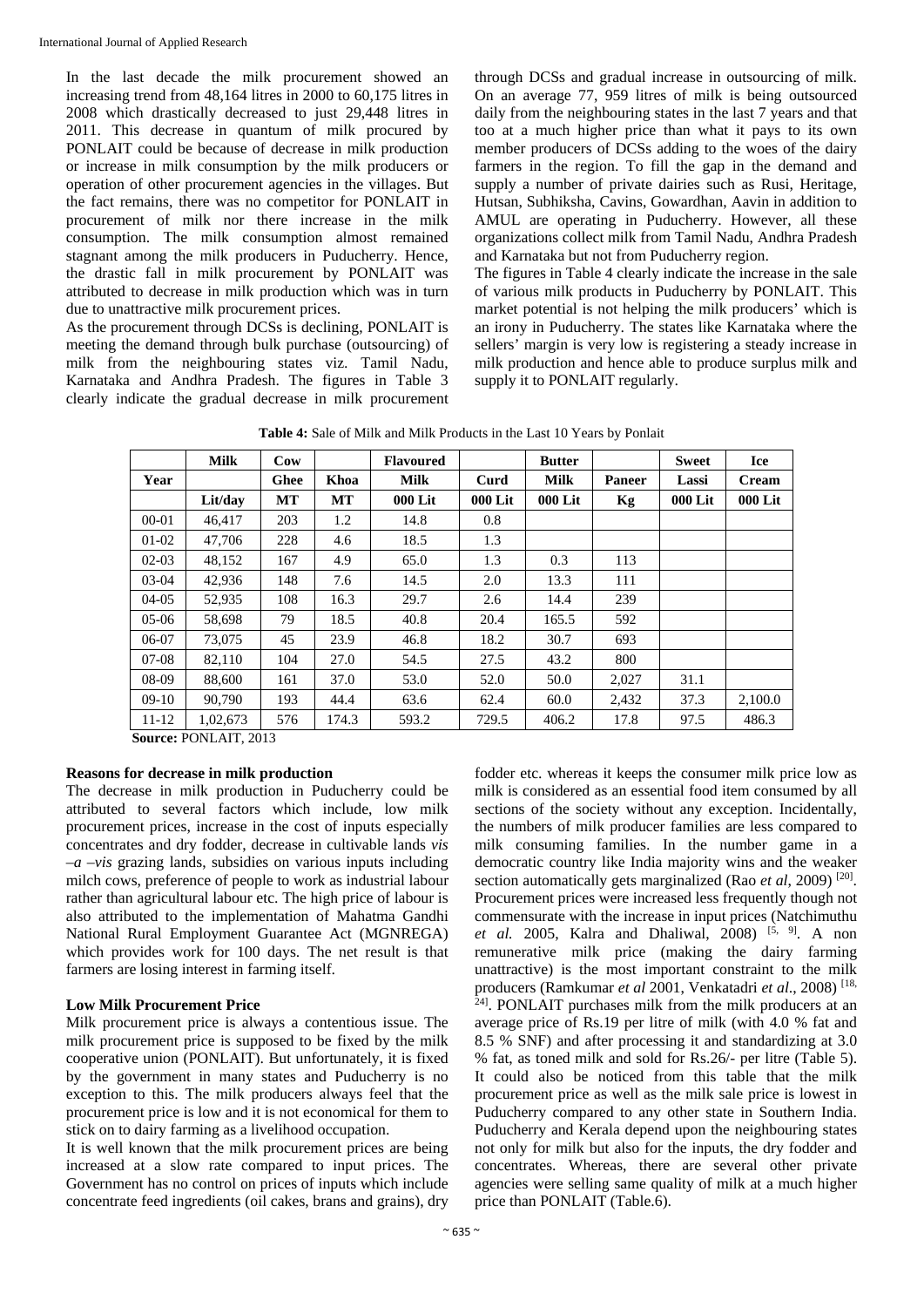| Sl. no         | <b>State</b>   | What producers get for 4 % fat & 8.5 % SNF<br>(in Rs/ lit) | What consumers pay for $3\%$ fat & $8.5\%$ SNF<br>(in Rs/ lit) |
|----------------|----------------|------------------------------------------------------------|----------------------------------------------------------------|
| 1.             | Andhra Pradesh | 18.40                                                      | 34.00                                                          |
| $\gamma$<br>z. | Tamil Nadu     | 19.00                                                      | 27.00                                                          |
| J.             | Kerala         | 27.46                                                      | 34.00                                                          |
| 4.             | Karnataka      | 25.50                                                      | 33.00                                                          |
| J.             | Puducherry UT  | 18.68                                                      | 26.00                                                          |

**Table 5:** Producer's margin in Southern states of India (2012)

**Source:** NDDB, KMF & PONLAIT, 2012

**Table 6:** Milk price for toned (3.0 % Fat) & standardized milk (4.5% Fat)

| Milk<br>distributor | 3% Fat milk/<br>litre | $3.5\%$<br>milk | $4.5 \%$ fat/<br>litre |
|---------------------|-----------------------|-----------------|------------------------|
| Ponlait             | 26                    | 28              |                        |
| Aavin               | 27                    |                 | 31                     |
| Heritage            | 30                    |                 | 32                     |
| Subhkisha           | 30                    |                 | 32                     |
| Cavins              | 28                    |                 | 34                     |
| Gowardhan           | 30                    |                 | 34                     |
| Rusi                | 30                    |                 | 32                     |

**Source:** PONLAIT & PRIVATE agencies, 2012

# **High cost of inputs**

The important constraints perceived by the farmers in Puducherry region is high cost of commercial feed and low procurement price for milk (NPCBB, 2006)<sup>[15]</sup>. Though there is increase in milk procurement prices recently, the increase in price of milk was not compensated with the increase in feed prices. The cost of production of concentrate feed is not less than Rs. 20/- per Kg with the prevailing market prices (Table 7) and what the dairy farmer gets is not even meeting the concentrate feed cost. Probably because of this reason PONLAIT discontinued production of concentrate cattle feed.

**Table 7:** Retail Prices of feed ingredients in Puducherry (average in 2013)

| Sl.no | <b>Feed Ingredients</b>   | Price / kg (in Rs) |
|-------|---------------------------|--------------------|
|       | Ground nut cake           | 45                 |
| 2.    | Bajra grain               | 22                 |
| 3.    | Finger millet grain       | 25                 |
| 4.    | Maize grain               | 22                 |
| 5.    | Wheat bran                | 17                 |
| 6.    | Rice bran                 | 13                 |
| 7.    | Red gram husk             | 15                 |
| 8.    | Red gram flour            | 16                 |
| 9.    | Green gram flour          | 18                 |
| 10.   | Tapioca flour/tippi waste | 16                 |
|       | Deoiled Rice Bran         | 11                 |

 **Source:** local market prices in Puducherry town

When the feed milk price ratio (Table 8) was highest in Puducherry (1: 2.2 in the year 2008-09), the milk procurement recorded was also highest (60,175 litres per day). The feed milk price ratio is decreasing over the recent year which is the major constraint for the dairy farmers. The feed milk price ratio should be more than 1: 1.5 to be attractive. In many dairy developed countries the price ratios are more than 1: 2.5 (IFCN Dairy Report 2007). When the price ratios are less than 1: 1.5, the dairy farmers are forced

to feed their cows on extensive system but due to decreasing grazing lands they need to depend upon semi intensive system of grazing coupled with stall feeding of little quantities of concentrates in Puducherry. There were reports from several parts of India including Puducherry and Karnataka that the dairy farmers were disposing off their cows (distress sale) mainly due to high cost of inputs, which need to be addressed by the policy makers.

**Table 8:** Feed Milk Price Ratios in Puducherry during 2003 – 2012

| <b>Compound feed</b><br>price $(Rs/kg)$ | <b>Milk Procurement price for</b><br>4.5 $%$ fat (Rs/litre) | <b>Feed</b> : Milk<br>price | Sale price of tonned<br>milk (Rs/litre) |
|-----------------------------------------|-------------------------------------------------------------|-----------------------------|-----------------------------------------|
| 6                                       | 10.17                                                       | 1:1.7                       | 12.00                                   |
| 6                                       | 10.17                                                       | 1:1.7                       | 12.00                                   |
| 6.5                                     | 10.17                                                       | 1:1.6                       | 12.00                                   |
| 6.5                                     | 10.17                                                       | 1:1.6                       | 12.00                                   |
| 6.5                                     | 11.17 & 12.17                                               | 1:1.7& 1:1.9                | 14.00                                   |
| 6.5                                     | 14.50                                                       | 1:2.2                       | 17.50& 18.00                            |
| 7.5                                     | 16.00 & 16.50                                               | 1:2.1 & 1:2.2               | 20.50& 21.00                            |
| 9.3                                     | 16.50                                                       | 1:1.8                       | 21.00                                   |
| 11.3                                    | 19.00                                                       | 1:1.7                       | 21.00                                   |
| 13.3                                    | 20.00                                                       | 1:1.5                       | 26.00                                   |
|                                         |                                                             |                             |                                         |

 **Source:** PONLAIT, 2012

With increased feed and fodder prices the animals are being maintained on low plane of nutrition, one of the main reasons for repeat breeding, low conception rate and ultimately low productivity in dairy cattle.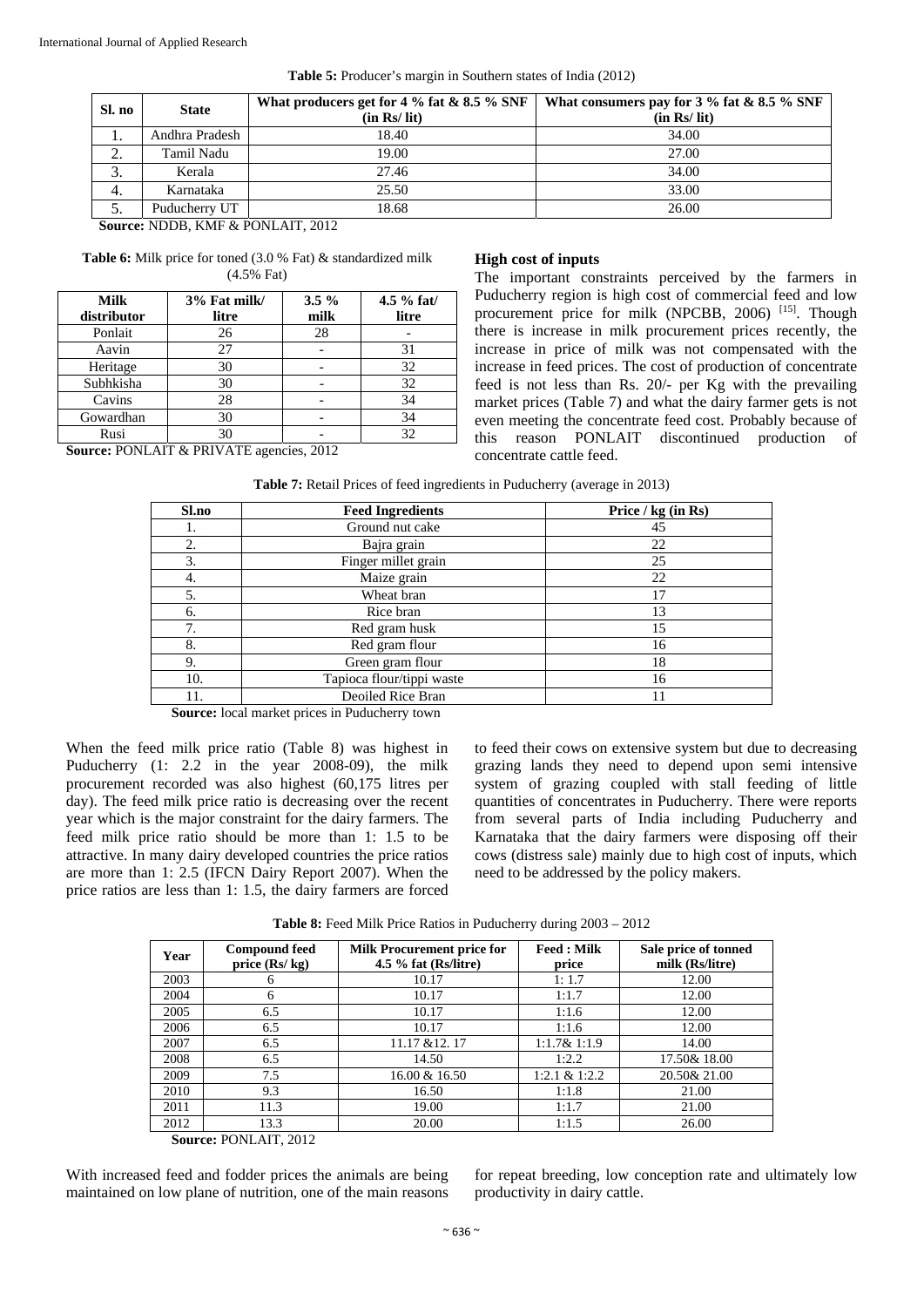# **Land under fodder cultivation in Puducherry**

The latest season and crop report released by the Directorate of Economics and Statistics in South India revealed that the Total Cropped Area (TCA) in the U.T had dropped for the  $5<sup>th</sup>$ consecutive year in 2009 – 2010 and was now 31,910 ha when compared to 32,768 ha in preceding year (The Hindu,  $2011$ <sup>[21]</sup>.

There is a drastic reduction in the net area sown in Puducherry UT. It was decreased from 40,000 ha in 2000 to 19,205 in 2008 -09. This decrease is because of fast urbanization and industrialization. The cultivable land in the region is showing a decreasing trend which is mainly due to the sale of cultivable lands to non agricultural purposes. The land owners started selling their lands for higher price and invested in industries, since they do not consider farming as a profitable venture any more. The land used for fodder cultivation in the UT of Puducherry was about 98 hectares (less than 4% of cropped area) with the total fodder growers of 278 (DAHD, 2012)<sup>[5]</sup>.

In addition there was a diversification of crops. Many land lords in rural and peri urban areas have changed their less economical and more labour intensive crops like paddy, sugar cane to *Casuarina* and Horticulture crops including coconut which are less labour intensive and require less supervision. At the same time these crops are free from destruction due to grazing and thefts. *Casuarina* and *Eucalyptus* also provide long term investment and after three or four years they can sell for better price and can get lump sum amount which could be invested in business.

The net result is that the area under food crops is drastically falling leading to decrease in paddy straw as well as hay (ground nut, pulses etc). This decrease in crop residues with concomitant decrease in fodder crops force the cattle owners especially the landless agricultural labour to depend upon purchased inputs. In the past the landless cattle owners used to send their animals for grazing and spend very little on cash inputs such as concentrates and paddy straw. The deficit of dry fodder, concentrates and green fodder estimated based on the livestock census of 1997 showed that in Puducherry UT, there was a deficit of 7.7 % dry fodder, 70 % of green fodder and 81.9 % of concentrates (Natchimuthu *et al.,* 2005) [13]. This situation would have been worsened now with increase in livestock population and decrease in cropped area.

# **Farmers losing interest in livestock rearing**

In the past livestock rearing was considered as the main subsidiary occupation which provided respectable status and income. Many of the landlords reared livestock to help them in agriculture operation in which both livestock rearing and agriculture was complementing each other. The main reason for people losing interest in agriculture, leave alone livestock rearing, as it is fraught with uncertainties in production as well as marketing. Hence, the farmers' children who are more educated than their parents would not like to continue in farming and rather prefer to work in non farm occupations especially in urban areas. The second reason is the availability of jobs in industries and urban areas which fetch them regular and dependable income compared to livestock rearing. The other reason is preference of the people for white collar jobs rather than working with animals.

# **Subsidies counterproductive**

The Union territory of Pondicherry offers subsidies to encourage dairy farmers to increase milk production in the Union territory (Table.9). These subsidies include milch animal purchase, feed and fodder etc which made the dairy farmers dependent on government. The subsidies in Puducherry proved to be counterproductive as the milk production is falling instead of increasing. Field observations and reports on livestock research and development programmes (LID 1998 & 1999, Rangnekar 2006, Heffernan *et al* 2005, Owen *et al* 2005, Conroy 2005) [11, 19, 6] showed that the benefits of programmes to the resource poor were very limited. Although the subsidies are intended to provide relief to poor/small milk producers the actual beneficiaries of the subsidies are not the small producers. Subsidies if not properly administered and monitored, will demotivate the farmers resulting in decreased production**.** What the milk producers require is remunerative milk price rather than subsidies on various schemes.

| Sl.no | Category                                                           | <b>Subsidy</b>                                             |  |  |  |
|-------|--------------------------------------------------------------------|------------------------------------------------------------|--|--|--|
| ı.    | Special livestock breeding programme through AHD                   |                                                            |  |  |  |
| a.    | Supply of cattle feed                                              | Rs. 4.50 per kg for heifers                                |  |  |  |
|       |                                                                    | Rs. 3 per kg for pregnant cows                             |  |  |  |
|       |                                                                    | Rs. 2 per kg for Milch cows                                |  |  |  |
| b.    | <b>Distribution of Milch Cows</b>                                  | 75 % subsidy to BPL families                               |  |  |  |
| 2.    | <b>RKVY</b>                                                        |                                                            |  |  |  |
| a.    | Single milch cow                                                   | 50% subsidy (maximum of Rs.12,500)                         |  |  |  |
| b.    | 3 milch cows                                                       | 50 % subsidy (maximum of Rs. 50,000)                       |  |  |  |
| c.    | 75 % subsidy (maximum of Rs. 75,000)<br>5 milch cows (Mini Dairy)  |                                                            |  |  |  |
| d.    | Mini dairy for Widows                                              | 75 % subsidy (maximum of Rs. 1 lakh)                       |  |  |  |
| 3.    |                                                                    | Compensation to un-insured animals $@$ Rs.1,000 per bovine |  |  |  |
| 4.    | Free AI and treatment in the veterinary institutions under DAH &AW |                                                            |  |  |  |
|       |                                                                    | <b>PONLAIT</b>                                             |  |  |  |
| 1.    | Milch animal Scheme                                                | 50 % subsidy                                               |  |  |  |
| 2.    | Cattle feed                                                        | Now discontinued                                           |  |  |  |
|       | <b>Department of Agriculture</b>                                   |                                                            |  |  |  |
| 1.    | Green fodder cultivation                                           | Rs.5000 per acre                                           |  |  |  |

**Table 9:** Subsidies offered to milk producers in Puducherry

**Source:** DAH& AW-Annual report and PONLAIT, 2012

# **Conclusions**

The milk producers especially the resource poor farmers are fighting the losing battle of making a living out of dairy cattle rearing. All odds which include low procurement prices, increased cost of inputs, milk union's biased attitude to protect the interests of the milk consumers and its policy